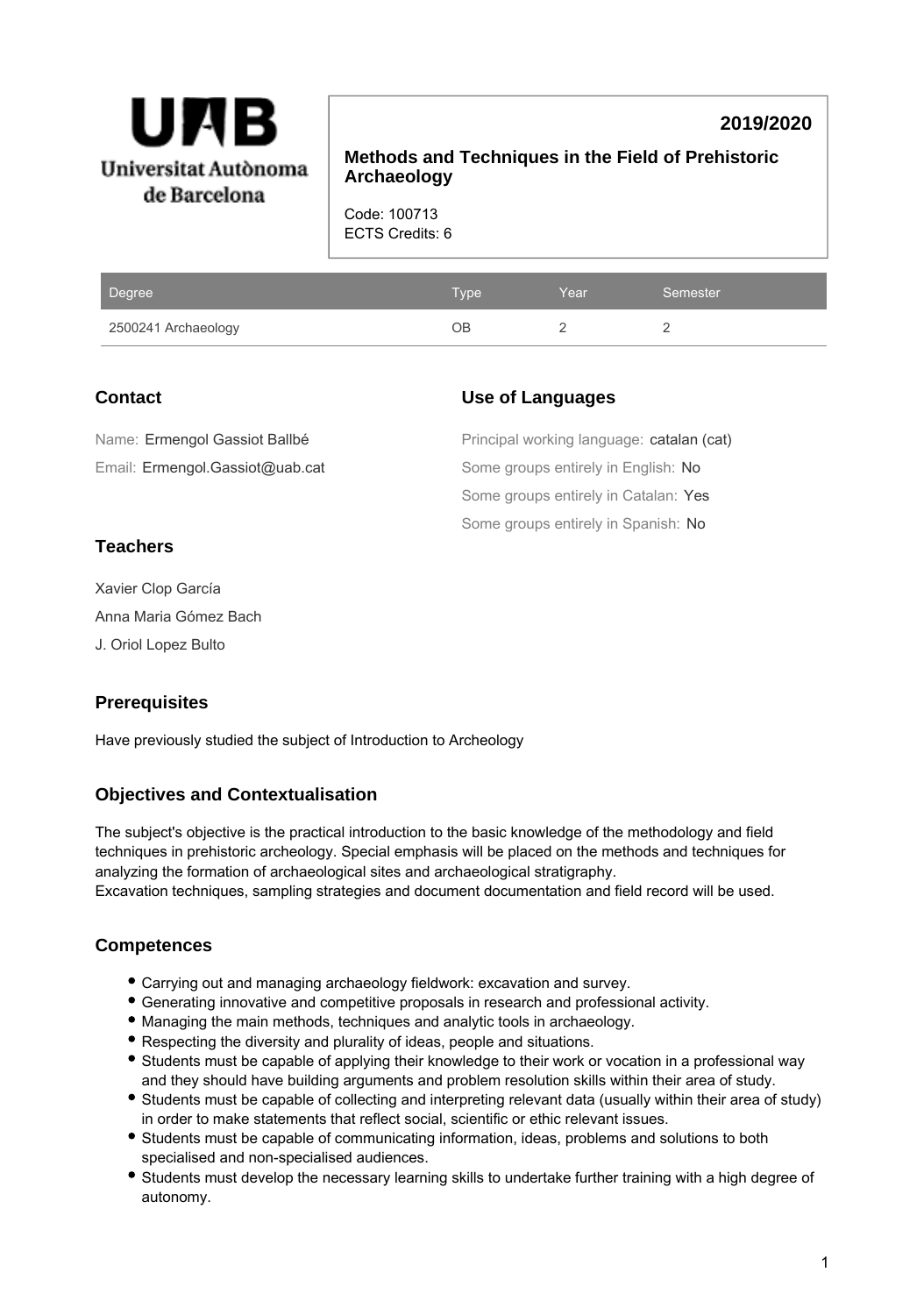## **Learning Outcomes**

- 1. Applying both knowledge and analytical skills to the resolution of problems related to their area of study.
- 2. Applying implementing protocols of fieldwork and sample collection.
- 3. Applying proper techniques and analytical tools in case studies.
- 4. Autonomously searching, selecting and processing information both from structured sources (databases, bibliographies, specialized magazines) and from across the network.
- 5. Carrying out an individual work that specifies the work plan and timing of activities.
- 6. Combining technical resources from similar disciplines.
- 7. Drawing up archaeological intervention memoirs.
- 8. Drawing up conventional graphic documents: planimetry, topography, cartography, explanatory drawing.
- 9. Establishing investigation protocols for original research projects.
- 10. Interpreting the archaeological fieldwork results by placing them into their historical context.
- 11. Mastering the specific techniques and instrumental resources of the archaeological excavations and surveys.
- 12. Organizing their own time and work resources: designing plans with priorities of objectives, calendars and action commitments.
- 13. Recognising and implementing the following teamwork skills: commitment to teamwork, habit of cooperation, ability to participate in the problem solving processes.
- 14. Reflecting on their own work and the immediate environment's in order to continuously improve it.
- 15. Transmitting the results of archaeological research and clearly communicating conclusions in oral and written form to both specialised and non-specialised audiences.
- 16. Using computing tools, both basics (word processor or databases, for example) and specialised software needed in the professional practice of archaeology.
- 17. Using the specific interpretational and technical vocabulary of the discipline.

## **Content**

### 1. ARCHAEOLOGICAL RESEARCH PROJECTS

- Preliminary approaches to an archaeological excavation: research projects, categories of archaeological interventions.

- Methods and field techniques in prehistoric archeology

### 2. ARCHAEOLOGICAL PROSPECTION

- Prospecting as an archaeological methodology for space analysis.
- Prospecting and sampling strategy: targeted prospecting and systematic prospecting
- Techniques of surface survey and remote sensing.
- The systems of registration in archaeological surveys.

#### 3. ARCHAEOLOGICAL EXCAVATION

- Fundamentals for the elaboration of an archaeological excavation project: the choice of the site, the planning of the excavation, equipment and equipment.

- The development of excavation techniques. The concept of stratification: archaeological surveys. The excavation in extension. General drilling strategies.

- Excavation documentation. Excavation units: observation and analysis units. Plants and sections. Computerization of archaeological data. The photography and the digital recording in Archeology.

- Examples of excavation methodology.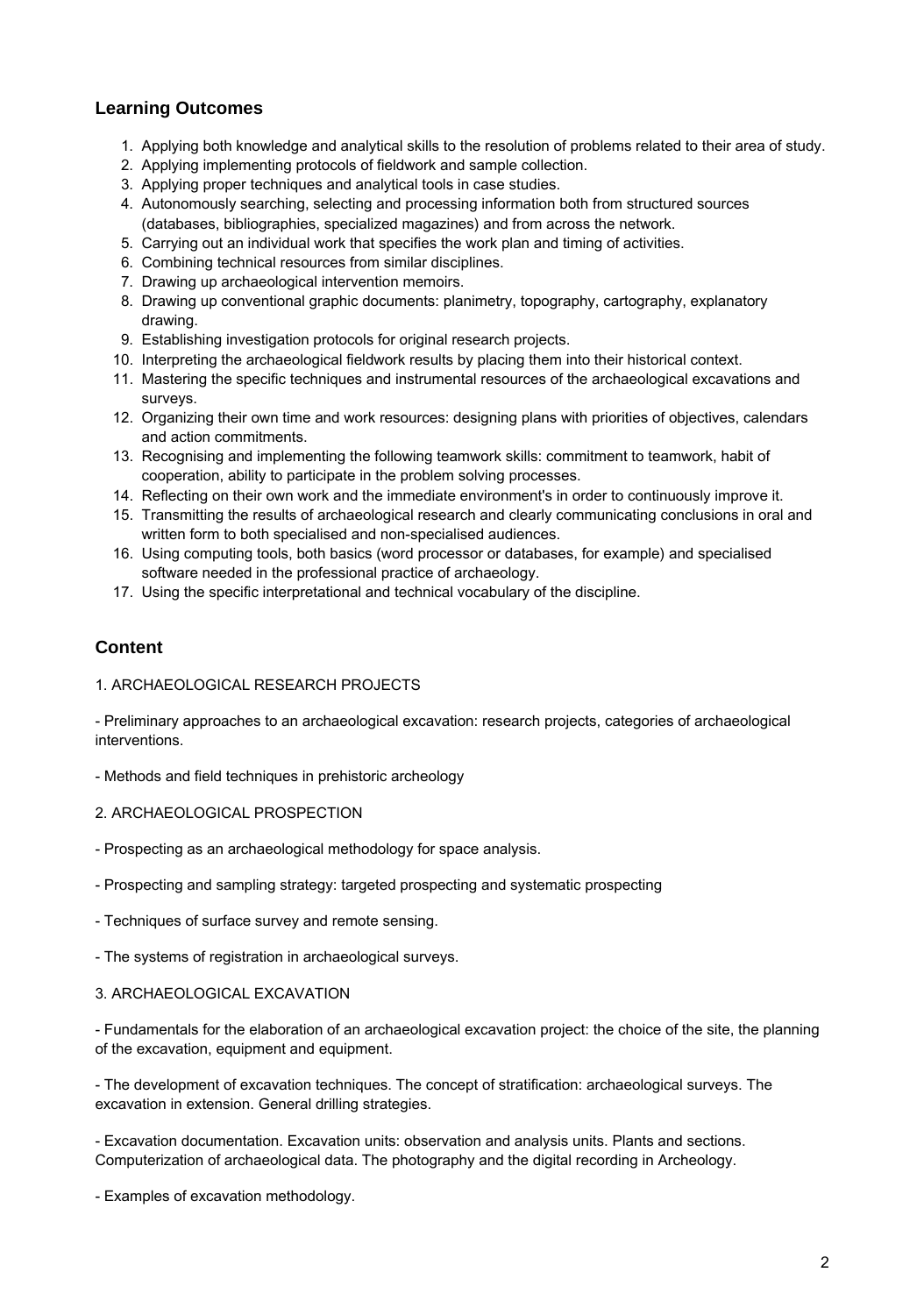- Memoirs and reports on archaeological survey and excavation projects. Publication of archaeological data.

## **Methodology**

### Directed activities

The subject focuses on the realization of field practices in prehistoric archeology. Teaching is structured in classroom activities and practical activities in archaeological field work.

### 1. Activities in the classroom

Activities in the classroom have two goals. The first is the preparation of the practical activity in archaeological research projects and that is the core of the face-to-face activity of the subject. The second is to provide an introduction to the methods and techniques of fieldwork in prehistoric archeology.

The content and the date of the different sessions will be detailed on the first day of class.

### 2. Practices of fieldwork in archeology

The practical activity consists of the integration of the students in a campaign of work of field of archeology. It will take place during a week of the month of June or early July (from Monday to Friday) and during this time the students will be integrated into the archaeological excavation projects programmed, participating at all levels. Practical sessions on the ground will be introduced from theoretical sessions (carried out at the same site) during which the procedures and specific techniques to be applied will be presented every day and its scope and limitations will be discussed in the general framework of archaeological research. Every day at the end of the practical session, an assessment will be made to highlight the essential methodological aspects worked during the practical session.

Each student will elaborate a dossier of practices that will be completed during the development of archaeological excavation work. The purpose is to apply the previously acquired knowledge to the subject of Introduction to Archeology. Special attention will be given to the aspects that make up the fieldwork in prehistoric archeology, highlighting the specificities that prehistoric sites can present in relation to the most recent chronologies.

### 3. Autonomous activity

From the introductory sessions and the subject's dossiers, students will work on the extension and assimilation of the basic concepts involved in archaeological research. Its application during the practices will facilitate the acquisition of the own capacities required by the development of archaeological excavations.

| <b>Title</b>                                                                                                                                        | <b>Hours</b> | <b>ECTS</b>   | Learning<br><b>Outcomes</b> |
|-----------------------------------------------------------------------------------------------------------------------------------------------------|--------------|---------------|-----------------------------|
| <b>Type: Directed</b>                                                                                                                               |              |               |                             |
| Practical works of archaeological excavation - topography - stratigraphy - identification<br>and registration of archaeological elements - sampling | 50           | 2             | 3, 2, 6, 11,<br>13, 17      |
| Theoretical introductions during field practice sessions                                                                                            | 5            | $0.2^{\circ}$ | 3, 2, 6, 11,<br>14          |
| Theoretical introductory lessons in the classroom                                                                                                   | 10           | 0.4           | 3, 11, 17                   |
| <b>Type: Supervised</b>                                                                                                                             |              |               |                             |
| Bibliographic research                                                                                                                              | 10           | 0.4           | 4, 9                        |

## **Activities**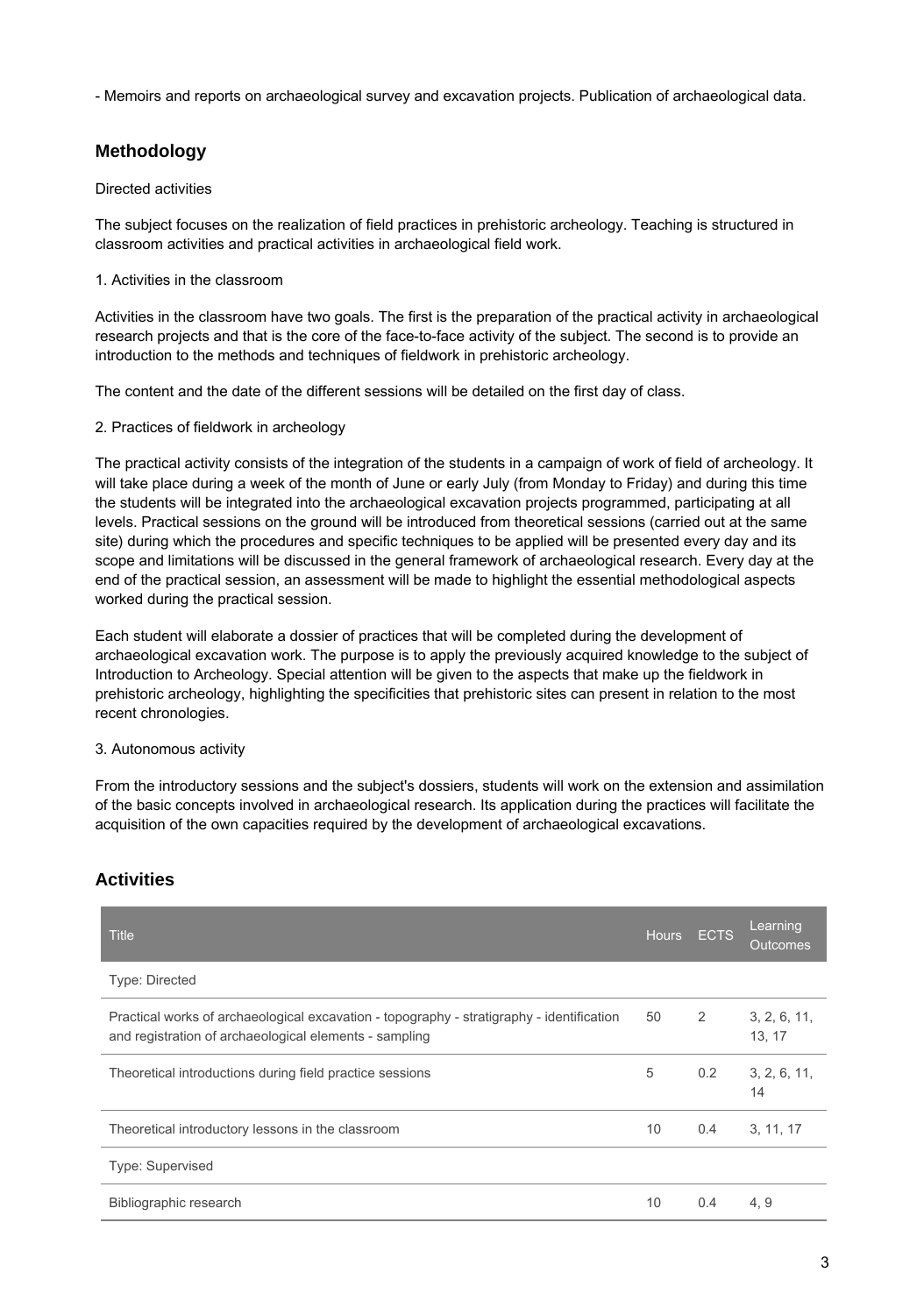| Tutorials: comment and discussion of practice dossiers | 13 | 0.52 | 4, 5, 10,<br>12, 8, 7,<br>14, 15, 16    |
|--------------------------------------------------------|----|------|-----------------------------------------|
| Type: Autonomous                                       |    |      |                                         |
| Completion of the practice dossiers                    | 30 | 1.2  | 3, 1, 5, 12,<br>8, 7, 14,<br>17, 16     |
| Writing of papers                                      | 30 | 1.2  | 3, 11, 5, 9,<br>12, 8, 7,<br>14, 17, 16 |

## **Assessment**

Competencies will be evaluated through work.

The evaluation system is organized in 2 modules: Module 1: planning and planning pre-field research project: global weight of 30% Module 2: delivery of the dossier of practices: global weight of 70%

The final grade will be the average of the different modules. To pass the subject, a score of 5 must be obtained on a scale of 10.

It will be considered not presented in the case that the student does not carry out practical work on the ground or does not submit one of the written works.

In order to be eligible for the re-assessment test, the student must have completed the 5-day fieldwork and presented the work of planning and planning a pre-field research project. The re-evaluation will consist of a written test on methods and techniques of fieldwork in prehistoric archeology.

# **Assessment Activities**

| <b>Title</b>                                     | Weighting |          | Hours ECTS Learning Outcomes                    |
|--------------------------------------------------|-----------|----------|-------------------------------------------------|
| delivery of the dossier of practices             | 70        | $\sim$ 1 | $0.04$ 3, 2, 1, 4, 11, 5, 9, 13, 7, 15          |
| planning and planning pre-field research project | - 30      |          | $0.04$ 3, 6, 11, 5, 9, 10, 12, 8, 7, 14, 17, 16 |

# **Bibliography**

GENERALBIBLIOGRAPHY

BANNING, E.B. (2002). Archaeological Survey. Plenum Publischers, New York.

BURILLO, F. (coord.) (2004) Arqueología espacial: prospección. Arqueología espacial 24-25. Teruel: Seminario de Arqueología y Etnología Turolense

CARANDINI, A. (1997). Historias de la tierra. Manual de excavación arqueológica, Ed. Crítica, Barcelona. COLLIS, J. (2001). Digging up the past. An introduction to archaeological excavation. Sutton: Phoenix Mill Thrupp.

DABAS, M. et al. (1998). La prospection. Errance,Paris.

DINCAUZE, DENA F. (2000). Environmental Archaeology: Principles and Practice. Cambridge University Press, New York.

DREWETT, P.L. (1999). Field Archaeology: an introduction. London: Routledge.

ELLIS, L., ed. (2000). Archaeological Method and Theory: An Encyclopedia. Garland Publishing, Inc., New York.